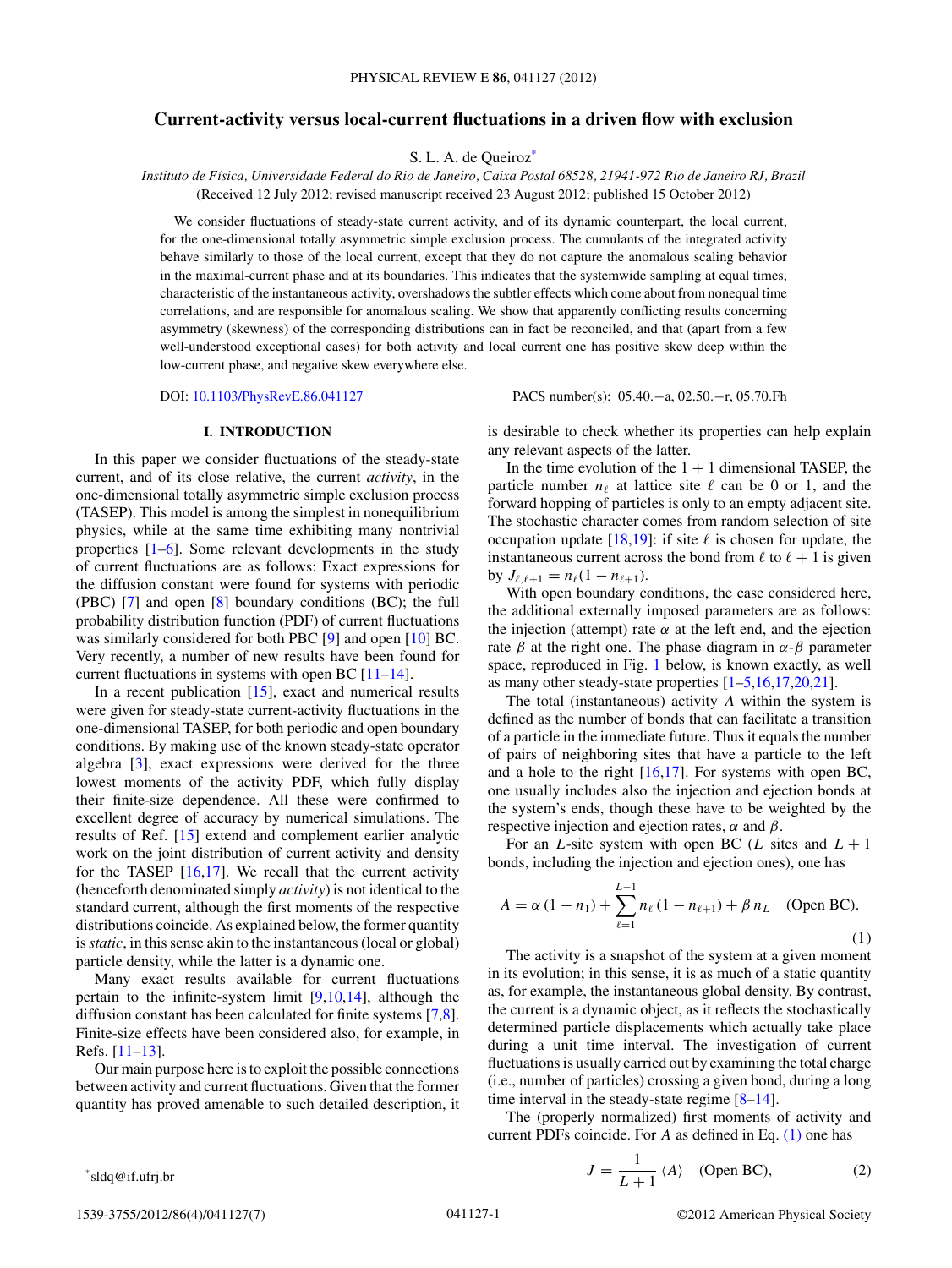<span id="page-1-0"></span>

FIG. 1. (Color online) Phase diagram of TASEP with open BC. Values of steady-state current *J* and density  $\langle \rho \rangle$  correspond to  $L \rightarrow$ ∞. The low-current (LC), low-density (LD) phase is separated from the LC, high-density (HD) phase by a first-order transition along the coexistence line CL (long-dashed, blue). The maximal-current (MC) phase is separated from the LC phases by second-order transition lines (solid red lines).

where *J* is the average steady-state current through any bond in the system, and brackets  $\langle \cdots \rangle$  denote ensemble averages. The above equality can be understood by recalling that successive steady-state snapshots (activity configurations) are generated via the intervening particle hoppings, which constitute realizations of the system's current. In our simulations of Ref. [\[15\]](#page-6-0) we verified that this property holds, to within numerical accuracy, in all cases investigated there. However, the connection at this level is not sufficient to warrant equality of higher moments of the PDFs.

Here we restrict ourselves to the second and third cumulants of current and activity PDFs. These already provide significant illustrations of the diversity of behavior which it is our purpose to investigate. While more precise definitions are deferred to Sec. II below, Tables I and II and Fig. 2 give a broad perspective of properties, such as system-size dependence or  $L \rightarrow \infty$  limiting values, of these cumulants, or quantities associated with them (respectively, variance and skewness [\[15,22\]](#page-6-0) for activity; diffusion constant [\[8\]](#page-6-0) and skew [\[13,14\]](#page-6-0) for current). All quoted results for activity statistics were previously published in Ref. [\[15\]](#page-6-0), having been obtained analytically, and supported by numerical simulations; those for current statistics are exact predictions found by assorted analytic techniques [\[8,13,14\]](#page-6-0).

So, all quantities associated with activity statistics vanish as  $L \to \infty$  (except for the skewness at  $\alpha = \beta = 1/2$  which vanishes identically [\[15\]](#page-6-0); see caption to Fig. 2), while those related to the standard current usually approach finite limits

TABLE I. For systems with *L* sites,  $\alpha$ ,  $\beta$  as specified, and  $\gamma \equiv$  $min(\alpha, \beta)$ , system-size dependence of (i) variance for (normalized) activity PDF [see Eq.  $(2)$ ], and  $(ii)$  diffusion constant  $[8]$  for current (in the latter, values quoted for LC phase correspond to  $L \to \infty$ ).

| Variance and diffusion constant                                                   |                      |                                                              |  |
|-----------------------------------------------------------------------------------|----------------------|--------------------------------------------------------------|--|
| Region                                                                            | Activity $[15]$      | Current                                                      |  |
| LC $\lceil \gamma \vert < 1/2 \rceil$<br>MC $\lceil (\alpha, \beta) > 1/2 \rceil$ | $L^{-1}$<br>$I^{-1}$ | $\gamma(1-\gamma)(1-2\gamma)$ [8,13,14]<br>$L^{-1/2}$ [8.13] |  |

TABLE II. For systems with  $\alpha$ ,  $\beta$  as specified, and  $\gamma \equiv \min(\alpha, \beta)$ , predicted  $L \rightarrow \infty$  properties of skew (third cumulant) of current PDF.

| Skew                                  |                                                 |  |
|---------------------------------------|-------------------------------------------------|--|
| Region and point                      | Analytic prediction                             |  |
| LC $\lceil \gamma \vert < 1/2 \rceil$ | $\gamma(1-\gamma)(1-6\gamma+6\gamma^2)$ [13,14] |  |
| MC [ $(\alpha, \beta) > 1/2$ ]        | $< 0$ [13]                                      |  |
| $(\alpha, \beta) = 1$                 | $-0.0090978$ [13]                               |  |

[except for the diffusion constant in the MC phase (see Table I) and the skew on the lines  $\min(\alpha, \beta) \equiv \gamma_0 = \frac{1}{2} - \frac{\sqrt{5}}{10}$  deep inside the LC phase (see Table II)].

Here we wish to pin down the causes for such variety of behavior in apparently similar fluctuation-related quantities. As shown in the following, a fruitful line of inquiry is to probe the relative importance of different types of correlations which occur in this context: local versus global (i.e., systemwide), as well as equal versus nonequal time (see Sec.  $\Pi$  for precise definitions).

Section II below recalls selected existing results, and gives a theoretical background to the concepts used in this work. In Sec. [III,](#page-2-0) our numerical simulations are described, and their corresponding results are exhibited. In Sec. [IV](#page-5-0) we provide a global analysis of the numerical results; finally, concluding remarks are made.

### **II. THEORY**

In studies of current fluctuations for the TASEP, one considers the steady-state current through a specified bond connecting sites  $\ell$  and  $\ell + 1$ , henceforth denoted by  $J_{\ell}$ , and the associated integrated charge  $\widetilde{Q}_{\ell}(t) \equiv \int_0^t J_{\ell}(t') dt'$ . With



FIG. 2. (Color online) The sign of skewness *S* [\[15,22\]](#page-6-0) of the activity PDF in the various regions of the  $\alpha$ - $\beta$  phase diagram is shown. The large-*L* dependence,  $|S| \propto L^{-x}$ , is  $x = 1/2$  in the LC phases  $[\min(\alpha, \beta) < 1/2]$  except for the long-dashed (blue) lines at min  $(\alpha, \beta) = \frac{1}{2} - \frac{\sqrt{5}}{10} = 0.27639...$  [ $x = 3/2$ ]. In the MC phase  $\alpha, \beta > 1/2$ , and on the solid (red) lines separating MC and LC phases,  $x = 3/2$ . Solid squares,  $x = 5/2$ . On the  $\alpha = 1$  and  $\beta = 1$  lines, *S* has the same sign and *L* dependence as in the respective adjacent regions, except for the points marked by solid squares. The circle marks  $(\alpha, \beta) = (1/2, 1/2)$  where  $S \equiv 0$ . The short-dashed line is the coexistence line between HD and LD phases. Because of particle-hole duality, *S* is the same for pairs of points symmetric with respect to the  $\alpha = \beta$  line. (Adapted from Fig. [8](#page-5-0) of Ref. [\[15\]](#page-6-0)).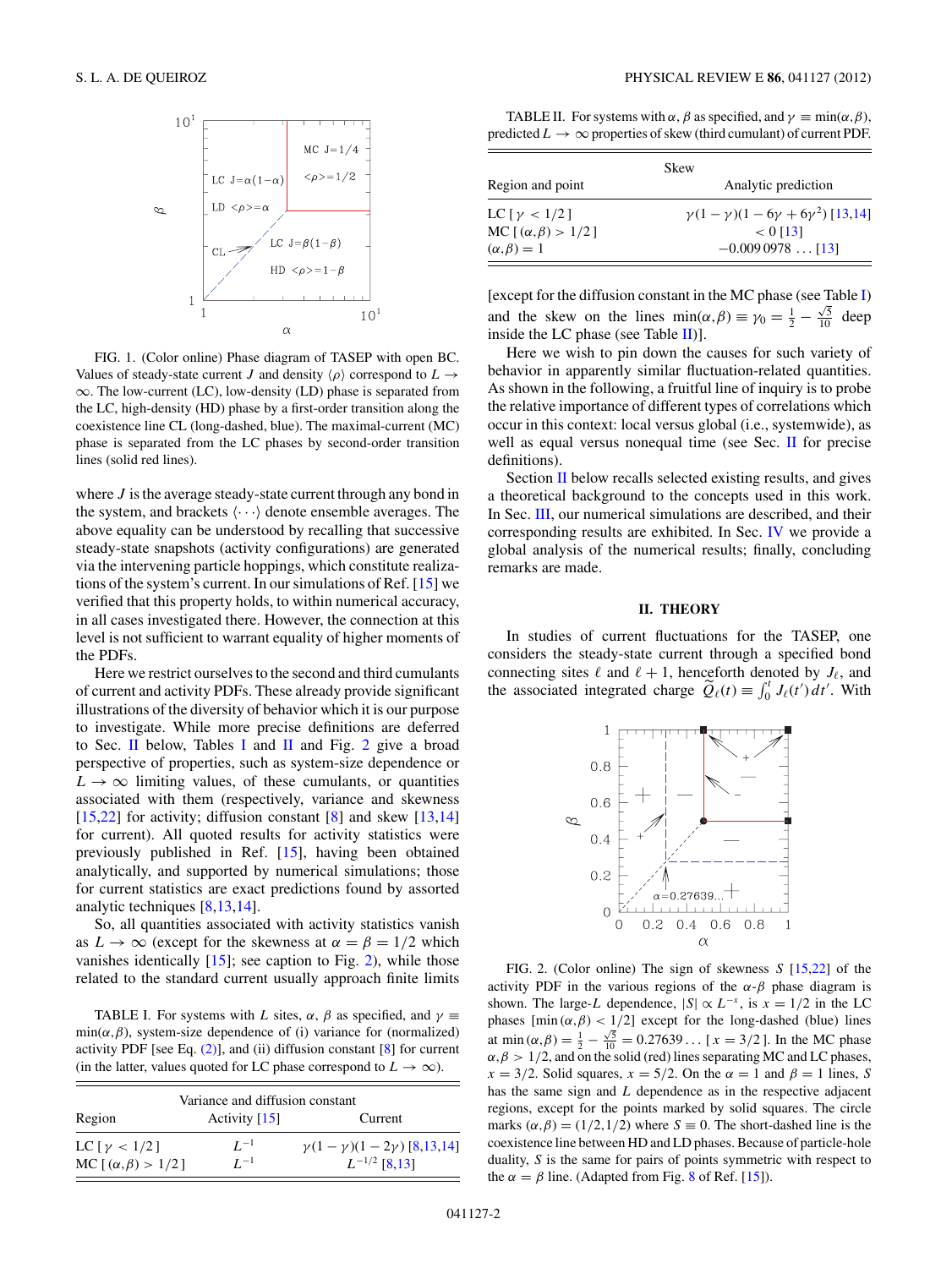<span id="page-2-0"></span>open BC, the leftmost (injection) bond  $\ell = 0$  is usually singled out for examination, although the results for the PDF of steady-state current fluctuations would be the same for any choice of  $\ell$  [\[8\]](#page-6-0). Thus, here we frequently omit bond labels wherever this does not give rise to ambiguity. In addition, it is usual to remove the linear term from the integrated charge, and to consider instead,

$$
Q(t) \equiv \tilde{Q}(t) - Jt,\tag{3}
$$

so  $\langle Q(t) \rangle \equiv 0$ . Closed-form expressions are available for *J* as a function of  $\alpha$ ,  $\beta$ , and number of sites L [\[3\]](#page-6-0); see, for example, Eqs. (29) and (32)–(34) of Ref.  $[15]$ .

For  $t \to \infty$ , exact expressions for the lowest-order cumulants,  $\langle \langle Q^n \rangle \rangle$ , of the integrated current have been proposed: for  $n = 2$  and any L, everywhere on the phase diagram [\[8\]](#page-6-0); for  $n = 1 - 3$  and  $L \rightarrow \infty$ , anywhere except for the maximal-current phase  $\alpha$ ,  $\beta \geqslant 1/2$  [\[14\]](#page-6-0); and (via a parametric representation) for any *α*, *β*, and *L*, essentially for all *n* [\[13\]](#page-6-0). In the latter, explicit expressions are forthcoming only for  $L \rightarrow \infty$  away from the maximal-current phase, and for  $n \leq 3$ , any *L*, at  $(\alpha, \beta) = (1, 1)$ . The above results agree with each other, wherever comparison is possible. Furthermore, on the basis of general properties of the associated generating function (see, e.g., Ref. [\[13\]](#page-6-0)), the assumption is made that all cumulants scale linearly with time, so the quantities of interest are the  $E_n \equiv \langle \langle Q^n \rangle \rangle / t$ , which are frequently referred to as *cumulants of the local current*  $[14]$ . So,  $E_2$  is the diffusion constant, and  $E_3$  the skew, both mentioned in connection with Tables [I](#page-1-0) and [II.](#page-1-0)

A direct elementary illustration of such linear dependence can be given by considering the variance  $\langle \langle Q^2(t) \rangle \rangle$ . With  $\delta J_{\ell}(t) \equiv J_{\ell}(t) - J$ , assuming an exponential decay of the current correlation function,  $\langle \delta J_{\ell}(t') \delta J_{\ell}(t'') \rangle \sim$ *e*<sup>−|*t'*−*t''* |/τ</sup>, and using steady-state properties, one has

$$
\langle \langle Q^2(t) \rangle \rangle = \int_0^t dt' \int_0^t dt'' \langle \delta J_\ell(t') \delta J_\ell(t'') \rangle
$$
  
= (for  $t \gg \tau$ ) =  $t \int_0^t ds \langle \delta J_\ell(0) \delta J_\ell(s) \rangle = t \tau$ . (4)

An interesting exception to the above has been pointed out in Ref. [\[11\]](#page-6-0), where theoretical and numerical arguments are presented to show that  $\langle Q^n \rangle \rangle \sim t^{n/3}$  for  $n > 1$  at the secondorder phase boundary between low- and maximal-current phases. We shall return to this later.

As recalled in Eq. (4), the cumulants  $\langle \langle Q^n \rangle \rangle$ ,  $n > 1$ , involve unequal-time correlations [\[8\]](#page-6-0), because the integrated charge accumulates local-current fluctuations over time. In contrast [see Eq.  $(1)$ ], the nontrivial features of (instantaneous) activity statistics arise because they add contributions from all sites in the system, thus they depend on nonlocal, equal-time, correlations [\[15\]](#page-6-0). In fact, it is because  $A(t)$  is the sum of  $\mathcal{O}(L)$  equal-time stochastic (albeit not independent) variables that the variance and skewness (and, most likely, higher-order moments) of its PDF always approach zero for large *L* [\[15\]](#page-6-0). The spatially local character of the  $\langle \langle Q^n \rangle \rangle$ , in turn, implies less severe *L*-dependent effects on these quantities; thus the *E<sub>n</sub>* generally converge towards nonzero values for  $L \rightarrow \infty$ [\[8,13,14\]](#page-6-0).

As stated in Sec. [I,](#page-0-0) we wish to consider the relative importance of local and nonlocal (equal and nonequal time) correlations. We then define a hybrid quantity, the *positionaveraged* (instantaneous) *current*  $\mathcal{J}(t)$ :

$$
\mathcal{J}(t) = \frac{1}{L+1} \sum_{\ell=0}^{L} J_{\ell}(t).
$$
 (5)

The ensemble average of  $\mathcal{J}(t)$  coincides with that of the normalized activity [see Eqs.  $(1)$  and  $(2)$ ], and of course with the steady-state current *J*. The cumulants of its integral over time,  $\mathcal{Q}(t) \equiv \int_0^t \mathcal{J}(t') dt'$  incorporate both equal- and unequal-time (as well as local and nonlocal) correlations. For consistency [see Eq.  $(3)$ ], we also subtract the linear contribution,  $Jt$ , from  $\mathcal{Q}(t)$ .

In order to draw relevant distinctions and similarities with  $\mathcal{Q}(t)$ , we also consider the integrated (normalized) activity,  $\mathcal{A}(t) \equiv (L+1)^{-1} \int_0^t A(t') dt'$  (again, with the linear contribution *Jt* subtracted).

In what follows, we show results of numerical simulations of  $\mathcal{J}(t)$  and associated quantities such as the cumulants of  $\mathcal{Q}(t)$ , as well as those of  $\mathcal{A}(t)$ , in comparison with those corresponding to the local current.

#### **III. NUMERICAL RESULTS**

### **A. Introduction**

To make contact with previous work, we usually considered lattices either with  $L = 600$  sites, as done in local-current simulations [\[11\]](#page-6-0), or with  $L = 256$ , for which many results on activity statistics are available [\[15\]](#page-6-0). It is important to take  $L \gg 1$  not only in order to minimize finite-size effects, but also because some features such as the nonlinear scaling of current cumulants with time, referred to above, occur only during time "windows" whose width increases as *L* grows large [\[11\]](#page-6-0).

In our simulations, a time step is defined as a set of *L* sequential update attempts, each of these according to the following rules: (1) select a site at random; (2a) if the chosen site is the rightmost one and is occupied, then (3a) eject the particle from it with probability  $\beta$ ; alternatively, (2b) if the site is the leftmost one and is empty, then (3b) inject a particle onto it with probability  $\alpha$ ; finally, if neither (2a) nor (2b) is true, (2c) if the site is occupied and its neighbor to the right is empty, then (3c) move the particle.

Thus, in the course of one time step, some sites may be selected more than once for examination, and some may not be examined at all. This corresponds to the random-sequential update procedure of Ref. [\[18\]](#page-6-0). Note that other types of updates are possible (e.g., ordered sequential or parallel). Although the resulting phase diagrams are similar in all cases (but not identical—even the average current differs in either case; see Table [I](#page-1-0) in Ref.  $[18]$ , the updating algorithm which corresponds to the operator algebra described in Ref. [\[3\]](#page-6-0) (and thus to many subsequent results either directly derived from that algebra [\[15\]](#page-6-0), or from Bethe-ansatz techniques which are based on it [\[14\]](#page-6-0)) is random-sequential [\[18\]](#page-6-0).

For the various sets of  $\alpha$ ,  $\beta$  considered here (because of particle-hole duality, we take only  $\alpha \leq \beta$ ), we found that for  $L = 600$  and starting from an initial random configuration of occupied sites, one needs  $n_{\text{in}} = 10000$  time steps for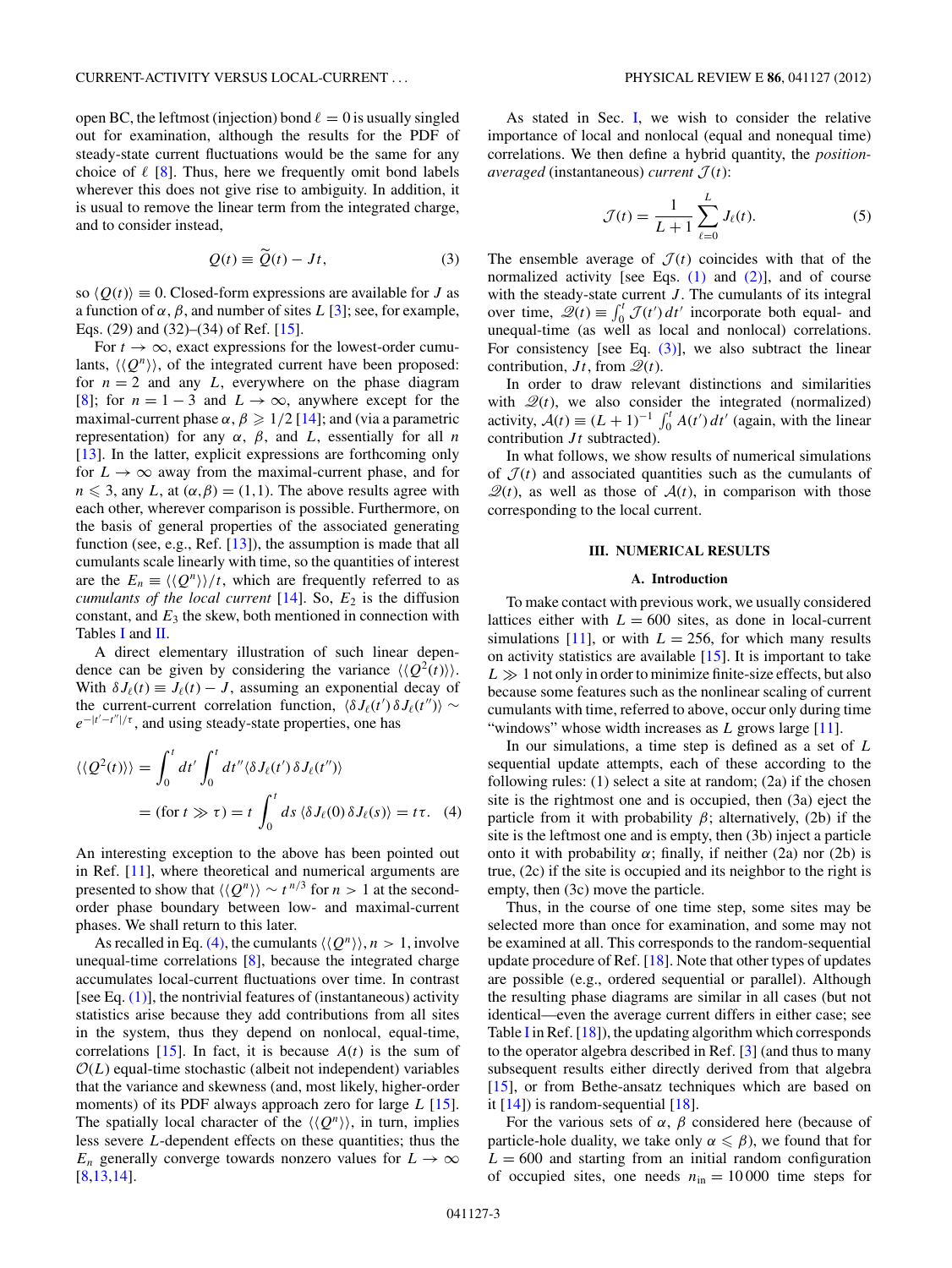<span id="page-3-0"></span>

FIG. 3. (Color online) Double-logarithmic plot of variances  $\langle \langle A^2 \rangle \rangle$ , for the integrated activity  $A(t)$ , and  $\langle \langle \mathcal{Q}^2 \rangle \rangle$  for  $\mathcal{Q}(t)$ , both defined below Eq. [\(5\),](#page-2-0) against time. The dashed line is ∝*t*. System size  $L = 600$ .

steady-state flow to be fully established, so that the  $\langle Q^n \rangle$ are free from startup effects (for  $\alpha = \beta = 1$  this remark needs to be qualified; see Sec. [III C\)](#page-4-0). Hence we discarded the first  $n_{\text{in}}$ configurations when evaluating all quantities discussed in the following. As seen below in Figs.  $3, 4$ , and  $8$ , the characteristic decay times for the  $\langle \langle \mathcal{Q}^n \rangle \rangle$ ,  $\langle \langle \mathcal{A}^n \rangle \rangle$  are about twice that, so the respective curves still show some crossover towards pure power-law behavior for the first  $\sim 10^4$  time steps depicted.

# **B.**  $\alpha + \beta = 1$

It is known [\[3\]](#page-6-0) that, for  $\alpha + \beta = 1$  the correlations between the operators representing particle and vacancy vanish, and they can be represented by *c* numbers. One consequence of this is that the average current does not exhibit finite-size effects:  $J = \alpha \beta$  for any system size. Further simplifications occur, so that simple expressions can also be found for higher-order moments of the activity distribution [\[15\]](#page-6-0) [which is not generally true for points elsewhere on the phase diagram, with the notable exception of  $(\alpha, \beta) = (1,1)$  deep inside the MC phase; see Sec. [III C\]](#page-4-0). Along  $\alpha + \beta = 1$  we take one point, (0*.*3*,*0*.*7), representative of behavior deep inside the LC phase, and another, (0*.*5*,*0*.*5) on the second-order transition line between LC and MC phases.



FIG. 4. (Color online) Double-logarithmic plot of variances  $\langle \langle Q^2 \rangle \rangle$ , for  $Q(t)$  defined in Eq. [\(3\),](#page-2-0) and  $\langle \langle \mathcal{Q}^2 \rangle \rangle$  for  $\mathcal{Q}(t)$  defined below Eq. [\(5\),](#page-2-0) against time. The solid line is  $\alpha t^{2/3}$ ; the dashed line is  $\alpha t$ . System size  $L = 600$ .

In Fig. 3 we present the evolution of  $\langle \langle A^2 \rangle \rangle$  and  $\langle \langle \mathcal{Q}^2 \rangle \rangle$ against time, for  $(\alpha, \beta) = (0.3, 0.7)$  and  $(0.5, 0.5)$ . In both cases the variance initially increases faster than linearly with time, but eventually settles to a linear increase. In addition, both quantities behave identically for  $\alpha = 0.3$ ,  $\beta = 0.7$ , while for the special case  $\alpha = \beta = 0.5$  they follow very close trends, the ratio  $\langle \langle A^2 \rangle \rangle / \langle \langle \mathcal{Q}^2 \rangle \rangle$  starting at around 0.85 and approaching unity as *t* grows (near the upper limit in the figure, it has reached 0*.*95).

One sees that the dominant features of the second-order cumulants of  $Q$  essentially coincide with those of  $A$ . As shown below, the quantitative description of  $n = 3$  cumulants, and of their associate skewness properties, always points to their absolute value being rather small; at the level of accuracy pursued here the main issue therefore concerns their sign, which generally proves to be a robust feature (i.e., independent of whether  $\mathscr Q$  or  $\mathscr A$  is the quantity under consideration). Thus, in the following, we usually display only results for the  $\langle \langle \mathcal{Q}^n \rangle \rangle$ , for comparison with the conventional  $\langle Q^n \rangle$ .

In Fig. 4 we show the cumulants  $\langle \langle Q^2 \rangle \rangle$  and  $\langle \langle \mathcal{Q}^2 \rangle \rangle$  against *t*, for  $\alpha = 0.3$ ,  $\beta = 0.7$ , and for  $\alpha = \beta = 0.5$ .

Regarding data for  $\langle \langle Q^2 \rangle \rangle$  in Fig. 4, for  $\alpha = 0.3$ ,  $\beta = 0.7$ the expected linear behavior against *t* is present for the whole time interval shown. On the other hand, for  $\alpha = \beta = 0.5$  one sees the anomalous scaling with  $t^{2/3}$ , referred to above, over a wide time window up to  $t \approx 3 \times 10^4$ . Both types of power-law behavior have been reported in Ref. [\[11\]](#page-6-0), for the same two sets of values of  $(\alpha, \beta)$ . For the  $\alpha = \beta = 0.5$  data, at longer times there is a crossover back towards linear scaling.

Anomalous scaling at  $\alpha = \beta = 0.5$  has been explained in detail in Ref. [\[11\]](#page-6-0). It can be understood by recalling that this point is on the second-order phase boundary separating low- and maximal-current phases (see Fig. [1\)](#page-1-0). The associated diverging correlation length *ξ* brings about a diverging relaxation time  $\tau \sim \xi^z$  (where  $z = 3/2$  is the Kardar-Parisi-Zhang exponent known to describe TASEP dynamics [\[1,2,4\]](#page-6-0)) which, in turn, governs the current-current correlation fluctuations and related quantities. For systems of finite size *L*, this regime holds only for  $t \leq L^z$  (i.e., the "windows" referred to earlier). In connection with Eq.  $(4)$ , it can be seen that in this case, the assumption of  $t \gg \tau$  fails over the window of anomalous scaling, but is then restored at longer times; hence, the observed crossover towards linear behavior.

Going now to data for  $\langle \langle \mathcal{Q}^2 \rangle \rangle$ , one sees that they eventually merge with the respective  $\langle \langle Q^2 \rangle \rangle$  curves. For  $\alpha = \beta = 0.5$ such merging happens, of course, at later times than the window of anomalous scaling. It was shown in Ref. [\[15\]](#page-6-0) that the activity PDF is a pure Gaussian at this point; here, as already mentioned in connection with Fig. 3, we see that  $\langle \langle \mathcal{Q}^2 \rangle \rangle$  does not capture the anomalous scaling behavior there, either.

Further information can be extracted from the PDFs, or full counting statistics, of the integrated currents. Data for  $\mathcal{Q}(t)$  at  $(\alpha, \beta) = 0.5$  $(\alpha, \beta) = 0.5$  are shown in Fig. 5 as a scaling plot. Although the effective scaling power is 1*/*2, which is in line with the linear dependence of  $\langle \langle \mathcal{Q}^2 \rangle \rangle$  against *t* seen in Fig. 4, the scaled PDF shows a slight negative skew. For comparison, Fig. [6](#page-4-0) shows the corresponding scaling plot for  $Q(t)$  within the anomalous scaling window, where a negative skew is more clearly present;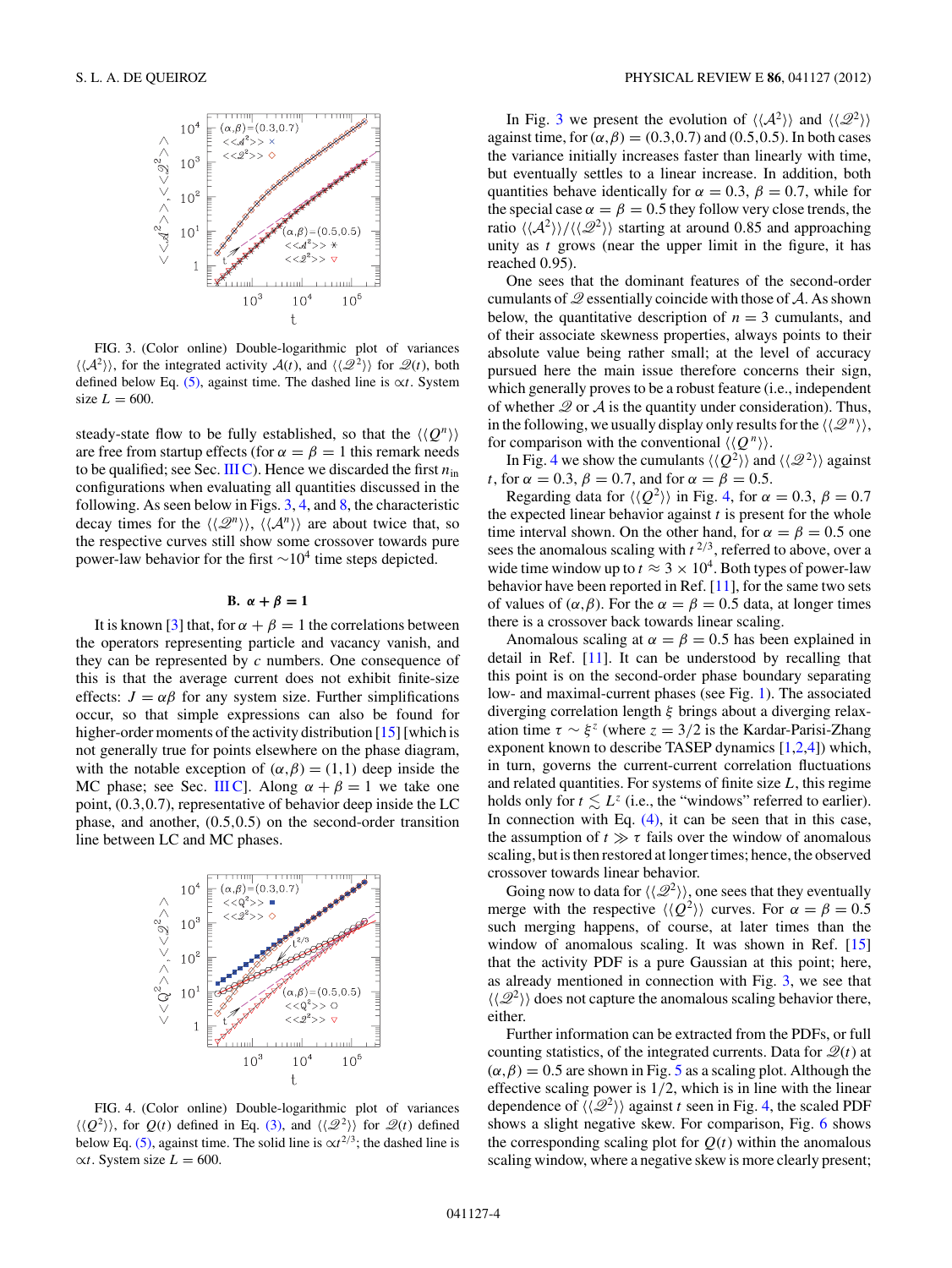<span id="page-4-0"></span>

FIG. 5. (Color online) Scaling plot of PDF for the variable  $\mathcal{Q}(t)$ defined below Eq. [\(5\),](#page-2-0) at  $(\alpha, \beta) = (0.5, 0.5)$ .  $N_{\text{sam}} = 10^6$  steady-state samples were collected at the indicated times.

however, the scaling power is now 1*/*3, as already remarked in Ref. [\[11\]](#page-6-0).

For a proper analysis of the scaled data shown in Figs. 5 and 6, and comparison with theoretical predictions where available, one must keep in mind that the former necessarily pertain to finite *t* and *L*, while the latter either assume taking the  $L, t \to \infty$  limit [\[13,14\]](#page-6-0), or [\[8\]](#page-6-0) *L* is kept fixed and  $t \to \infty$ .

Denoting by  $k$  the scaling powers referred to, it turns out from the scaled variables  $u = \mathcal{Q}/t^k$  [ $Q/t^k$ ] and  $P(u) \equiv$  $t^k P(\mathcal{Q})$  [ $t^k P(Q)$ ] that the cumulants of the global [local] current are given by  $\mathcal{E}_n$   $[E_n] = t^{nk-1} \langle \langle u^n \rangle \rangle$ .

So, for the global current  $(k = 1/2)$ , one can have both  $\langle \langle u^2 \rangle \rangle$  and  $\mathcal{E}_2$  finite for  $t \to \infty$ , while  $\langle \langle u^3 \rangle \rangle$  must vanish in the same limit, since  $\mathcal{E}_3$  must not diverge. By separately analyzing PDF data used in Fig. 5 for various times  $4000 \le t \le 24000$ we found that, as *t* increases,  $\mathcal{E}_2 = \langle \langle u^2 \rangle \rangle$  increases from 0.0077 to 0.0081, while  $\langle \langle u^3 \rangle \rangle$  goes from  $-2.7 \times 10^{-4}$  to  $-1.4 \times 10^{-4}$ . The "diffusion constant"  $\mathcal{E}_2$  can be compared with  $E_2 \approx (16\pi L)^{-1/2} = 0.0088...$  for  $L = 256$  [\[8\]](#page-6-0). Although there appears to be no *a priori*reason to assume equality of these quantities, the closeness of their values is remarkable. As regards  $\langle \langle u^3 \rangle \rangle$ , its evolution can be approximately matched by a  $t^{-1/2}$  dependence, which would be compatible with a nonzero limiting value for  $\mathcal{E}_3$ .



FIG. 6. (Color online) Scaling plot of PDF for the variable *Q*(*t*) defined in Eq. [\(3\),](#page-2-0) at  $(\alpha, \beta) = (0.5, 0.5)$ .  $N_{\text{sam}} = 10^6$  steady-state samples were collected at the indicated times.



FIG. 7. (Color online) Scaling plot of PDFs for: (i) the variable  $X = Q(t)$  defined in Eq. [\(3\)](#page-2-0) (system size  $L = 600$ ), and (ii)  $X =$  $\mathcal{Q}(t)$ , defined below Eq. [\(5\)](#page-2-0) (*L* = 256), at (*α, β*) = (0*.*3*,*0*.*7). The solid (red) line is a Gaussian fit to data.  $N_{\text{sam}} = 5 \times 10^5$  steady-state samples were collected at the indicated times.

For the local current  $(k = 1/3)$ , if  $\langle \langle u^2 \rangle \rangle \neq 0$  then  $E_2 =$  $\langle \langle Q^2 \rangle \rangle / t \sim t^{-1/3}$  which is in line with existing results [\[8,13,14\]](#page-6-0), recalling that at  $(α, β) = (0.5, 0.5)$ : (i)  $E_2(L) \propto$  $L^{-1/2}$  [\[8\]](#page-6-0), and (ii) the appropriate finite-size scaling combination is  $t/L^{3/2}$ . In addition,  $E_3$  should approach a finite value if  $\langle \langle u^3 \rangle \rangle$  is finite. From the full set of data in Fig. 5, we find  $\langle \langle u^3 \rangle \rangle = -0.034(1)$ . Separate analysis of subsets of data for different times shows small fluctuations around the average just quoted, with no apparent up- or downward trend upon increasing *t*. Comparison of this estimate to the analytic prediction for the thermodynamic limit,  $E_3 = -1/8$  [\[13,14\]](#page-6-0) shows that, though correct in sign, it is still only about 1*/*4 of the expected value.

At  $(\alpha, \beta) = (0.3, 0.7)$ , as evinced in Fig. [4,](#page-3-0) the scaling power is  $k = 1/2$  for both  $\mathcal Q$  and  $\mathcal Q$ . Figure 7 shows that the scaled PDFs for both quantities are nearly indistinguishable, even when one plots  $L = 256$  data for  $P(\mathcal{Q})$  together with  $L = 600$  data for  $P(Q)$ . Thus, for this range of *L*, deep inside the LC phase the statistics of  $Q$  and  $\mathscr Q$  are essentially identical, and free from finite-size effects. From fits of pure Gaussians to the scaled PDFs, we get  $\mathcal{E}_2 \approx E_2 = 0.0841(5)$ , in very good agreement with the thermodynamic-limit predic-tion [\[8,13,14\]](#page-6-0)  $E_2 = \alpha(1 - \alpha)(1 - 2\alpha) = 0.084$ . Allowing for nonzero skewness gives  $E_2 \approx 0.082$ , with  $E_3 < 0$ , and  $|E_3| \lesssim$  $1 \times 10^{-3}$ . However, the estimates for the latter quantity exhibit uncertainties of order 60% or thereabouts, so they should be considered with caution. The theoretical prediction for *L* →  $\infty$  [\[13,14\]](#page-6-0) is *E*<sub>3</sub> = *α*(1 − *α*)(1 − 6*α* + 6*α*<sup>2</sup>) = −0.0546. As in the case of  $(\alpha, \beta) = (0.5, 0.5)$ , we get the right sign for  $E_3$ but a smaller absolute value than predicted.

## **C.** *α* **=** *β* **= 1**

Within the maximal current phase  $\alpha, \beta \geq 1/2$ , the behavior is expected to be similar to that observed at  $(\alpha, \beta) = (0.5, 0.5)$ , and reported in Sec. [III B.](#page-3-0) At  $\alpha = \beta = 1$  several simplifications occur  $[3,8,13,15]$ , allowing for simple expressions to be derived for the  $\langle Q^n \rangle$ , so we ran simulations at that point.

Figure [8](#page-5-0) shows the time evolution of the variance of the several integrated quantities under investigation here. Comparing with Figs. [3](#page-3-0) and [4,](#page-3-0) which refer to the same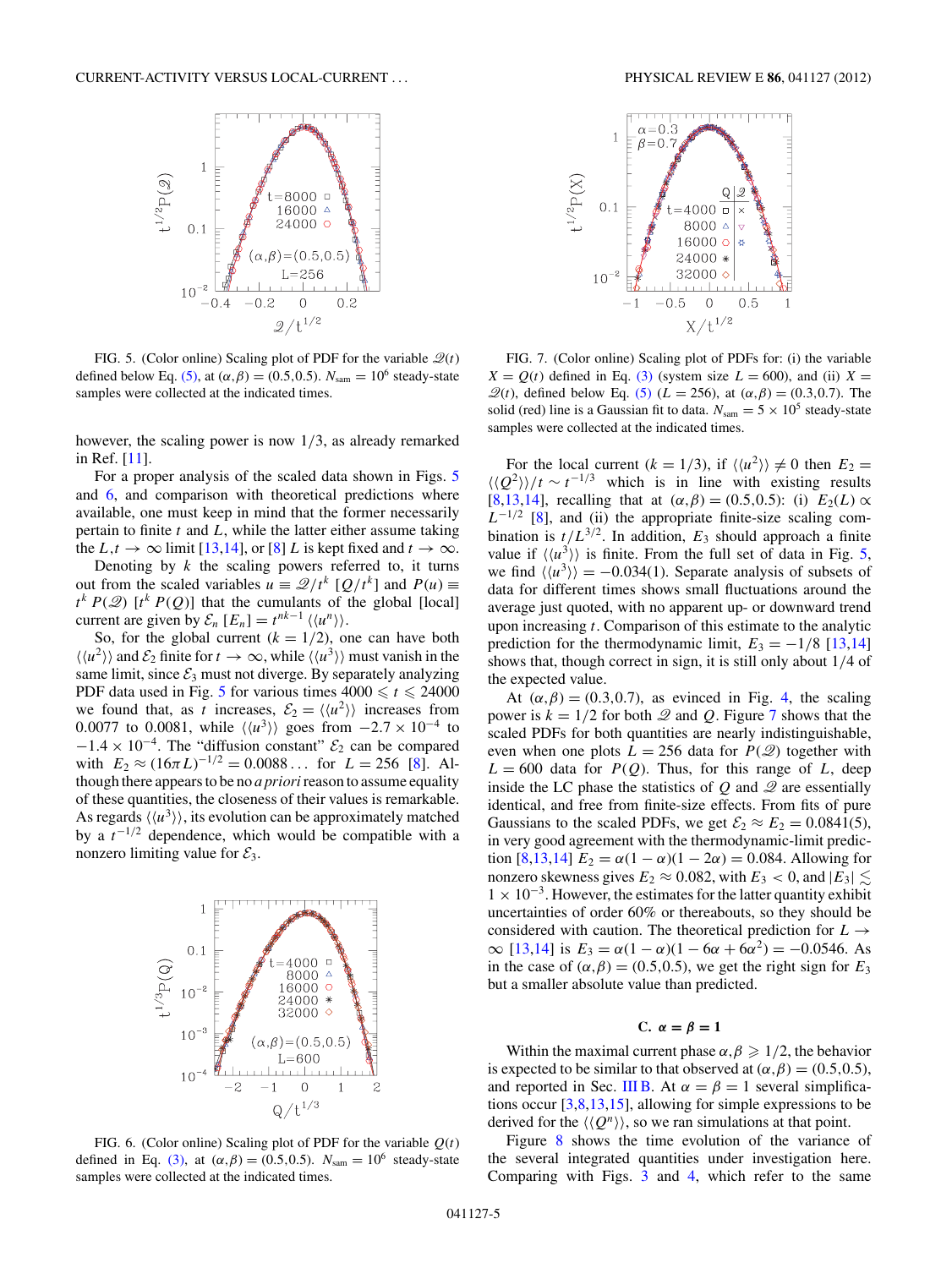<span id="page-5-0"></span>

FIG. 8. (Color online) At  $\alpha = \beta = 1$ , double-logarithmic plot of variances  $\langle \langle Q^2 \rangle \rangle$ , for  $Q(t)$  defined in Eq. [\(3\),](#page-2-0)  $\langle \langle \mathcal{Q}^2 \rangle \rangle$  for  $\mathcal{Q}(t)$ , and  $\langle \langle A^2 \rangle \rangle$  for the integrated activity  $A(t)$ , the latter two defined below Eq. [\(5\),](#page-2-0) against time. The solid line is  $\alpha t^{0.61}$ ; the dashed line is  $\alpha t$ .

system size and time interval, the main difference to the behavior exhibited at  $(\alpha, \beta) = (0.5, 0.5)$  is in the anomalous scaling of  $\langle \langle Q^2 \rangle \rangle$ . Our best fit to single-power behavior, encompassing the same time "window" as used in that case (i.e.,  $200 < t < 3 \times 10^4$ ) gives an exponent equal to 0.61(1), close to but slightly below the expected value, 2*/*3. The expected crossover to linear behavior, and merging with the  $\langle \langle \mathcal{Q}^2 \rangle \rangle$  curve, takes place in the same (narrow) time interval as at  $(\alpha, \beta) = (0.5, 0.5)$ .

The apparent discrepancy in the exponent value can be solved by examining the scaling plot of the PDF for *Q*, shown in Fig. 9, where the scaling power is set to 1*/*3. It can be seen that data collapse is rather good, except for the  $t = 4000$ data which visibly stray off, especially at the low end of the curve. Indeed, fitting only data for  $8 \times 10^3 < t < 3 \times 10^4$  in Fig. 8 gives an exponent 0*.*66(2). So it is the extent of the  $t^{2/3}$  scaling window which is shorter here than for  $(\alpha, \beta)$  = (0*.*5*,*0*.*5). Further analysis of the scaling plot depicted in Fig. 9 follows the same lines as that of Fig. [6:](#page-4-0) (i) again,  $E_2(t) \sim t^{-1/3}$ , with the same interpretation as above; and (ii) the value of  $\langle \langle u^3 \rangle \rangle = -0.012(1)$  compares reasonably well to the analytic prediction,  $\lim_{L \to \infty} E_3 = -0.009...$  [\[13\]](#page-6-0).

Figure 10 shows the scaling plot for the PDF of  $\mathcal{Q}$ , using 1/2 as the scaling power. The quality of data collapse is not as good as for points at the border, or outside, of the maximal-current



FIG. 9. (Color online) Scaling plot of PDF for the variable *Q*(*t*) defined in Eq. [\(3\),](#page-2-0) at  $(\alpha, \beta) = (1, 1)$ .  $N_{\text{sam}} = 5 \times 10^5$  steady-state samples were collected at the indicated times.



FIG. 10. (Color online) Scaling plot of PDF for the variable  $\mathcal{Q}(t)$ defined below Eq. [\(5\),](#page-2-0) at  $(\alpha, \beta) = (1, 1)$ .  $N_{\text{sam}} = 10^6$  steady-state samples were collected at the indicated times.

phase (see, respectively, Figs. [5](#page-4-0) and [7\)](#page-4-0). However, it is possible to find a rather stable estimate for the "diffusion constant,"  $\mathcal{E}_2 = 0.0045(1)$ . Again, this compares favorably with  $E_2 =$  $(3\sqrt{2\pi}/64) L^{-1/2} = 0.004797...$  for  $L = 600$  [\[13\]](#page-6-0). The third cumulant is negative but very close to zero,  $\mathcal{E}_3 \approx -1 \times 10^{-4}$ .

#### **IV. DISCUSSION AND CONCLUSIONS**

We have set out to compare the features exhibited by fluctuations of activity with those of (local) current for the TASEP with open BCs.

We define  $C_n \equiv \langle \langle A^n \rangle \rangle$ , with the systemwide (instantaneous) activity *A* defined in Eq. [\(1\),](#page-0-0) for compatibility with the notation of Ref. [\[15\]](#page-6-0). So  $C_n \equiv C_n/(L+1)^n$  is its normalized counterpart. As shown in Ref.  $[15]$ ,  $C_2$  vanishes with system size as  $L^{-1}$  for any  $(\alpha, \beta)$  (see Table [I\)](#page-1-0). The standard skewness *S*, defined as  $S = C_3/C_2^{3/2} = C_3/C_2^{3/2}$  [\[22\]](#page-6-0), vanishes as  $L^{-x}$  $(\text{so } \mathcal{C}_3 \sim L^{-(x+3/2)})$ , usually with  $x = 1/2$  ( $x = 3/2$ ) in the low (high)-current phase, except for some special lines or points on the phase diagram (see Fig. [2\)](#page-1-0). As remarked in Sec. [II,](#page-1-0)  $C_2$  and  $C_3$  vanish with increasing *L* because they reflect fluctuations of the equal-time, nonlocal correlations of  $O(L)$  stochastic variables.

On the other hand, cumulants of the integrated activity  $A$ , as well as those of the position-averaged current  $J$ , behave similarly (albeit with different decay times on the approach to steady state; see Figs. [4](#page-3-0) and 8) to those of the local current, except that they do not capture the anomalous scaling which occurs for  $\alpha, \beta \geq 1/2$ . This indicates that the systemwide sampling at equal times overshadows the subtler effects which come about from nonequal time correlations, within the maximal-current phase and along its border. Anomalous scaling can be unveiled only when the local current is considered, in which case systemwide, equal-time sampling is absent, and the system-size dependence is much less relevant overall (although it still shows up in the width of the scaling "window"; see Ref.  $[11]$  and Figs. [4](#page-3-0) and 8 above).

Going back to the skewness of distributions, the sign of *S* is positive for min $(\alpha, \beta) \leq \frac{1}{2} - \frac{\sqrt{5}}{10} = 0.27639...$ , and negative otherwise, with the following exceptions:  $(\alpha, \beta) = (0.5, 0.5)$ where  $S \equiv 0$ , and  $(\alpha, \beta) = (1, 1)$ ,  $(1, 0.5)$ , and  $(0.5, 1)$  where  $S > 0$  [\[15\]](#page-6-0). At min $(\alpha, \beta) = 0.27639...$ ,  $S > 0$  but depends on